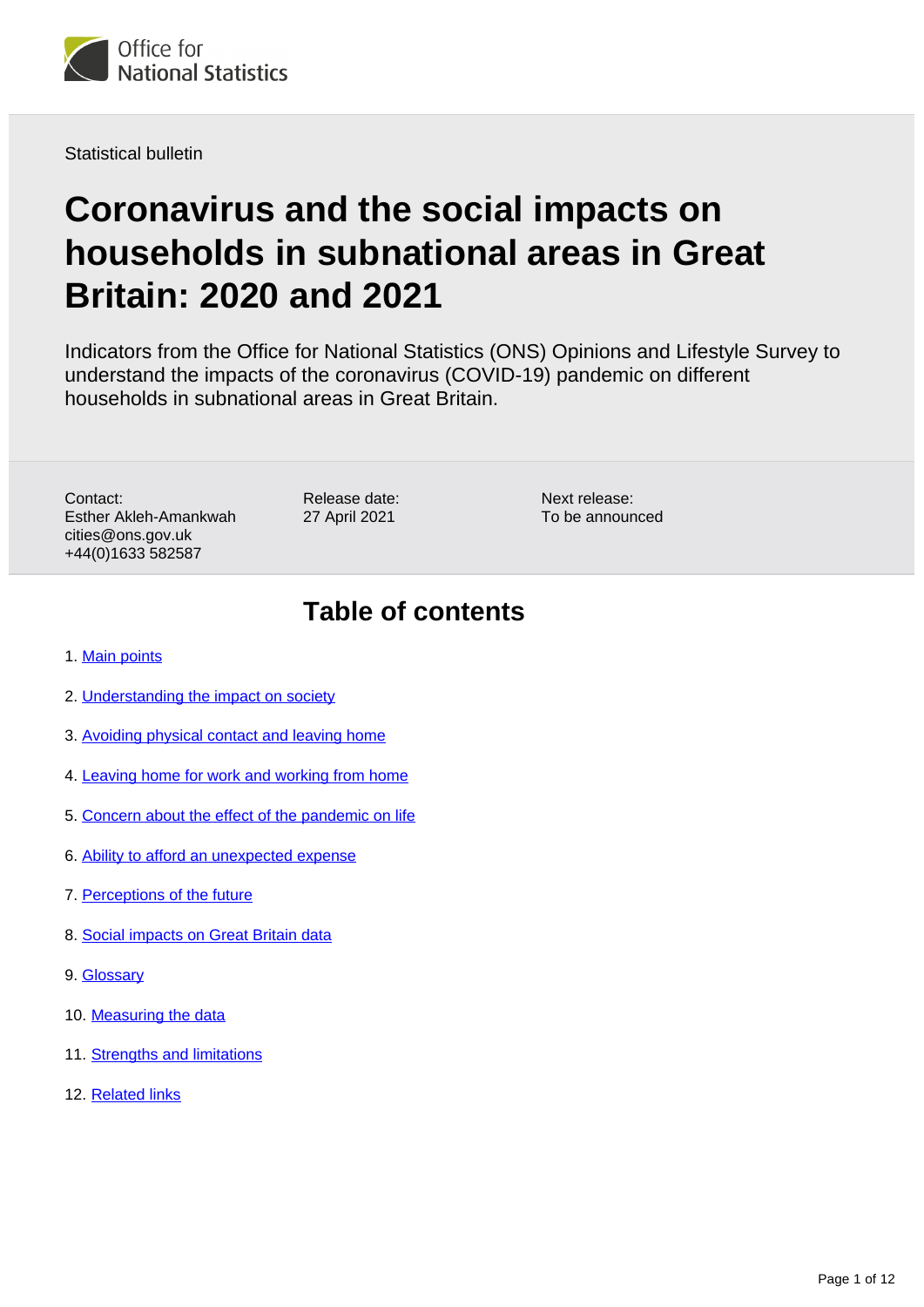## <span id="page-1-0"></span>**1 . Main points**

- Adults aged over 65 years were less likely to leave their homes during important periods within the last year and were more cautious in avoiding physical contact with others when they did; the highest proportion of this was seen in Wales in the early 2021 lockdown period and in the North West and North East in summer 2020.
- Working from home became a reality for working age adults throughout the pandemic, especially in London; the biggest increase in adults who reported working from home was seen in Scotland and the West Midlands.
- Households with children most frequently reported they were worried or very worried about the effect of the coronavirus (COVID-19) pandemic on their lives, especially in London during spring 2020, where 84% of adults in these households reported this.
- Positive sentiments on when life would return to normal were highest during spring 2020, especially among adults in households with children in the North West where 71% thought life would return to normal in less than a year, compared with the national average of 62%.
- The group that experienced that biggest change in perception were single adults under 65 years; 61% reported life would be back to normal in less than a year during the spring 2020 lockdown compared with 51% during the early 2021 lockdown; adults in Yorkshire and The Humber experienced the biggest change, a 27 percentage point decrease.

### **Statistician's comment**

"We continue to look at how the coronavirus pandemic is affecting people's lives in the countries, regions and city regions of Great Britain. In many respects, the experience of adults in each region and country is fairly similar, with comparable numbers of people reporting being worried or being able to afford an unexpected expense.

"It is in the nuance of structures in each area where we find differences, such as households with adults aged 16 to 64 being most likely to have left home to go to work, notably in London, or where households of a single adult (of any age) are most likely to report not being able to save money in the next 12 months."

James, P Harris, Cities Statistician, Office for National Statistics

## <span id="page-1-1"></span>**2 . Understanding the impact on society**

This bulletin presents data and indicators at the country and region level from a module being undertaken through the Office for National Statistics' (ONS) Opinions and Lifestyle Survey (OPN) to understand the impact of the coronavirus (COVID-19) pandemic on British society.

In this bulletin we examine the social impacts of coronavirus on respondents belonging to different types of private households in regions of England, and in Wales and Scotland since March 2020. Types of households are based on self-reported data and were categorised as: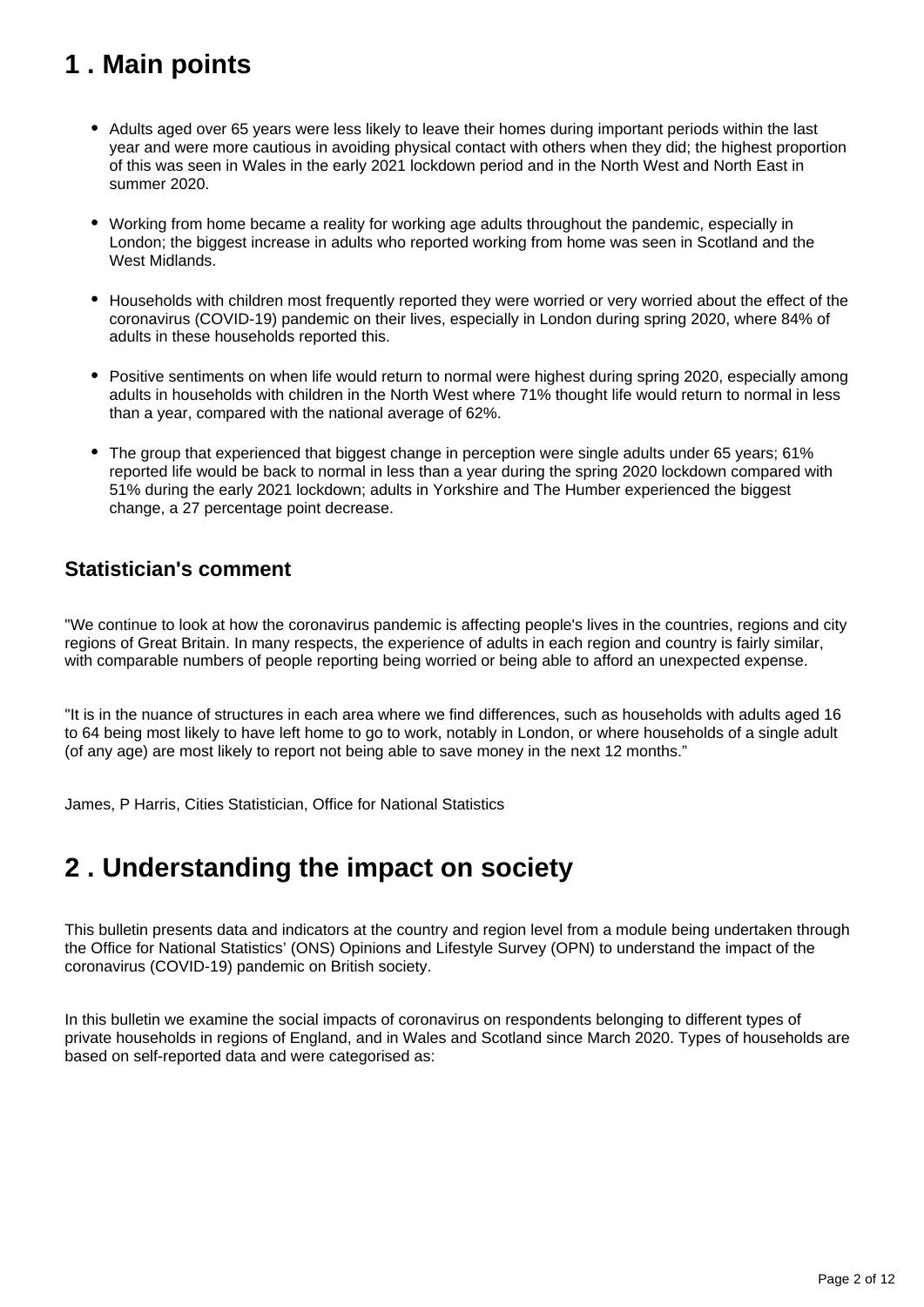- one adult, 16- to 64-years-old
- one adult, 65-years-old or older
- two adults, both 16- to 64-years-old
- two adults, at least one of whom is 65-years-old or older
- three or more adults, all ages
- households with one or more children (and any number of adults)

Additional data including measures for housing tenure (renters, mortgage, homeowners) and data on a city regions level can be found in the [associated datasets](https://www.ons.gov.uk/peoplepopulationandcommunity/healthandsocialcare/healthandwellbeing/bulletins/coronavirusandthesocialimpactsonhouseholdsinsubnationalareasingreatbritain/2020and2021/relateddata). Changes in results from the different time points from this bulletin are presented, associated confidence intervals should be used to assess the [statistical significance](https://www.ons.gov.uk/methodology/methodologytopicsandstatisticalconcepts/uncertaintyandhowwemeasureit#statistical-significance) of this difference.

### **Data coverage**

The earliest data from the coronavirus module of the survey covers the period 20 March to 31 May 2020 (providing survey data for 14,030 adults) and will be referred to as "spring 2020". From the 23 March 2020, the whole of the UK was placed under lockdown measures, with schools shut, non-essential shops closed, and the population asked to work from home where possible and to only leave their houses for exercise and essentials. These measures began to be eased from mid-May.

Data points covering 4 June 2020 to 2 August 2020 will be referred to as "summer 2020", providing data for 15,660 adults. During this period, restrictions were relaxed in most of Great Britain, including non-essential shops reopening and social distancing restrictions eased and the introduction of the "one-metre plus" rule as pubs, cinemas and restaurants reopened.

The latest data point in this analysis covers 7 January 2021 to 28 March 2021 and will be referred to as "early-2021 lockdown", covering responses for 52,020 adults. From 5 January 2021 the UK government announced a further national lockdown for **England**. Similar rules applied for **Scotland and [Wales](https://gov.wales/covid-19-alert-levels)**, particularly the message to "stay at home" meaning that adults in Great Britain were under a national lockdown at the start of the year in 2021. The estimates presented here were collected before the "rule of six" was introduced in England from 29 March 2021 but include the change from "stay home" to "stay local" in Wales from 13 March.

Further information on data coverage, including response rates can be found in [Section 10: Measuring the data.](https://www.ons.gov.uk/peoplepopulationandcommunity/healthandsocialcare/healthandwellbeing/bulletins/coronavirusandthesocialimpactsonhouseholdsinsubnationalareasingreatbritain/2020and2021#measuring-the-data)

#### **More about coronavirus**

- Find the latest on [coronavirus \(COVID-19\) in the UK.](https://www.ons.gov.uk/peoplepopulationandcommunity/healthandsocialcare/conditionsanddiseases)
- [Explore the latest coronavirus data](https://www.ons.gov.uk/peoplepopulationandcommunity/healthandsocialcare/conditionsanddiseases/articles/coronaviruscovid19/latestinsights) from the ONS and other sources.
- All ONS analysis, summarised in our [coronavirus roundup.](https://www.ons.gov.uk/peoplepopulationandcommunity/healthandsocialcare/conditionsanddiseases/articles/coronaviruscovid19roundup/latest)
- View [all coronavirus data](https://www.ons.gov.uk/peoplepopulationandcommunity/healthandsocialcare/conditionsanddiseases/datalist).
- Find out how we are [working safely in our studies and surveys.](https://www.ons.gov.uk/news/statementsandletters/ensuringyoursafetyduringcovid19)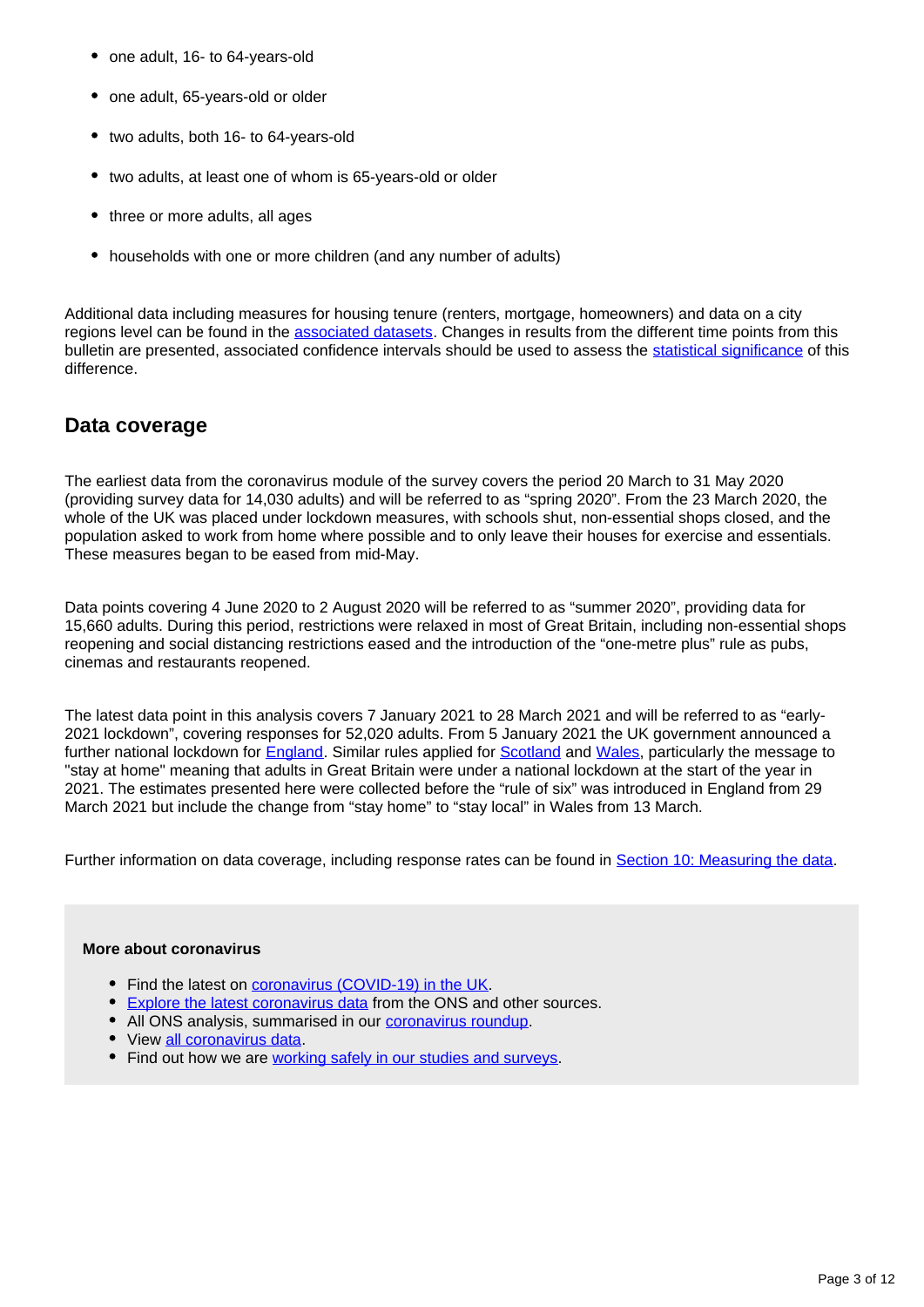## <span id="page-3-0"></span>**3 . Avoiding physical contact and leaving home**

In summer 2020 (when this indicator was first measured), 86% of adults who had left their home in the past seven days reported that they had avoided physical contact with others outside their home. Examples of direct physical contact may include shaking or holding hands, hugging and making contact when passing objects. This changed gradually over time, with lower levels seen in late August and early September (around 80%), rising again during the [tier system and November 2020 lockdown.](https://www.ons.gov.uk/peoplepopulationandcommunity/healthandsocialcare/healthandwellbeing/bulletins/coronavirusandthesocialimpactsongreatbritain/27november2020) During the early 2021 lockdown, 92% reported that they had avoided contact.

In summer 2020, adults in households where at least one adult was over 65 years, or which were made up of single adults aged over 65 years, had the highest percentage of adults who reported they had avoided physical contact in most regions and countries. During this period, there was a wide range of avoidance (avoiding physical contact when outside) between different household types.

The biggest difference was in the North East, where adults in households where one adult is over 65 years (97%) and households with children (95%) were more cautious than respondents in other households. Estimates ranged from a minimum of 71% to 97% within the region. In early 2021 lockdown, avoidance levels were similar to summer 2020. This behaviour could reflect restrictions not being eased at the same pace compared with the rest of Great Britain as well as shielding of clinically and extremely vulnerable people still being in place during this period, [around two-thirds](https://www.ons.gov.uk/peoplepopulationandcommunity/healthandsocialcare/conditionsanddiseases/bulletins/coronavirusandshieldingofclinicallyextremelyvulnerablepeopleinengland/9julyto16july2020) of this group were aged over 60-years-old in England.

Following the summer 2020 period, levels of avoidance rose in adults across all regions and countries. The biggest change was seen in London, where the percentage of adults avoiding contact rose from 81% to 90% in early 2021 lockdown. The increase seemed to be driven by all households except households where at least one adult was over 65 or which were made up of single adults aged over 65. These adults reported similar levels of avoidance in both periods.

The highest level of avoidance in early 2021 among all households in the regions and countries, was reported by households where at least one adult was over 65 years in Wales (99%, Figure 1) .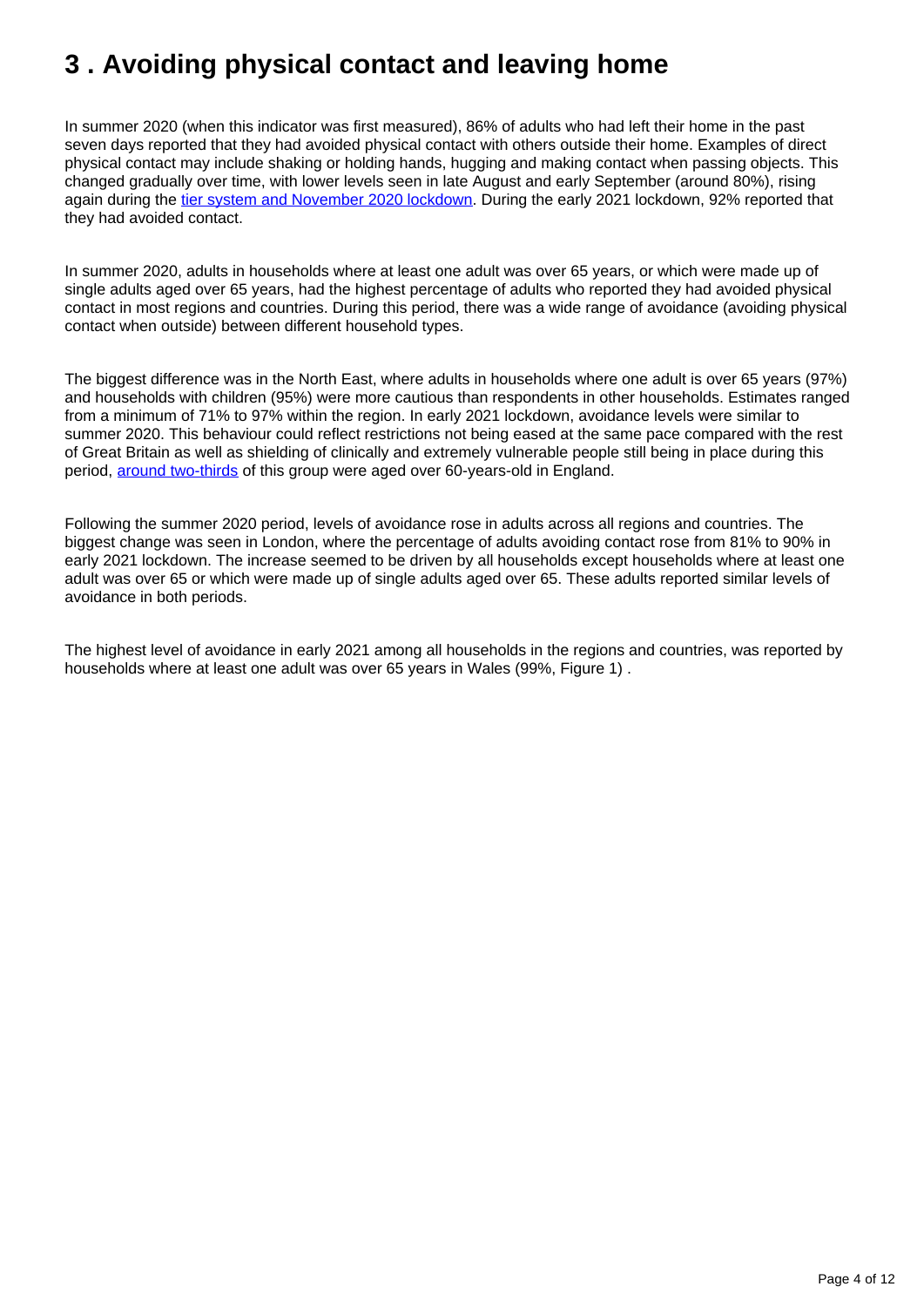#### **Figure 1: Adults in households where at least one person was over 65 years were more likely to avoid physical contact than any other group during the early 2021 lockdown**

#### **Great Britain, countries and regions, 7 January to 28 March 2021**

Figure 1: Adults in households where at least one person was over 65 years were more likely to avoid physical contact than any other group during the early 2021 lockdown

Great Britain, countries and regions, 7 January to 28 March 2021



#### **Source: Office for National Statistics – Opinions and Lifestyle Survey**

#### **Notes:**

- 1. Question: "Examples of direct physical contact may include shaking or holding hands, hugging and making contact when passing objects. In the past seven days, have you avoided physical contact with others when outside your home?" Base: adults who left their home in the past seven days.
- 2. Confidence intervals are provided in the datasets associated with this bulletin. As a general rule, if the confidence interval around one estimate overlaps with the interval around another, we cannot say with certainty that there is more than a chance difference between the two estimates.

### **Leaving home**

Most adults across all household types in Great Britain reported they had left their home in the past seven days with the lowest levels seen in spring 2020 (88%), compared with summer 2020 (92%) and during the early-2021 lockdown (92%). The largest increase from spring 2020 to summer was seen in the South West (87% to 94%).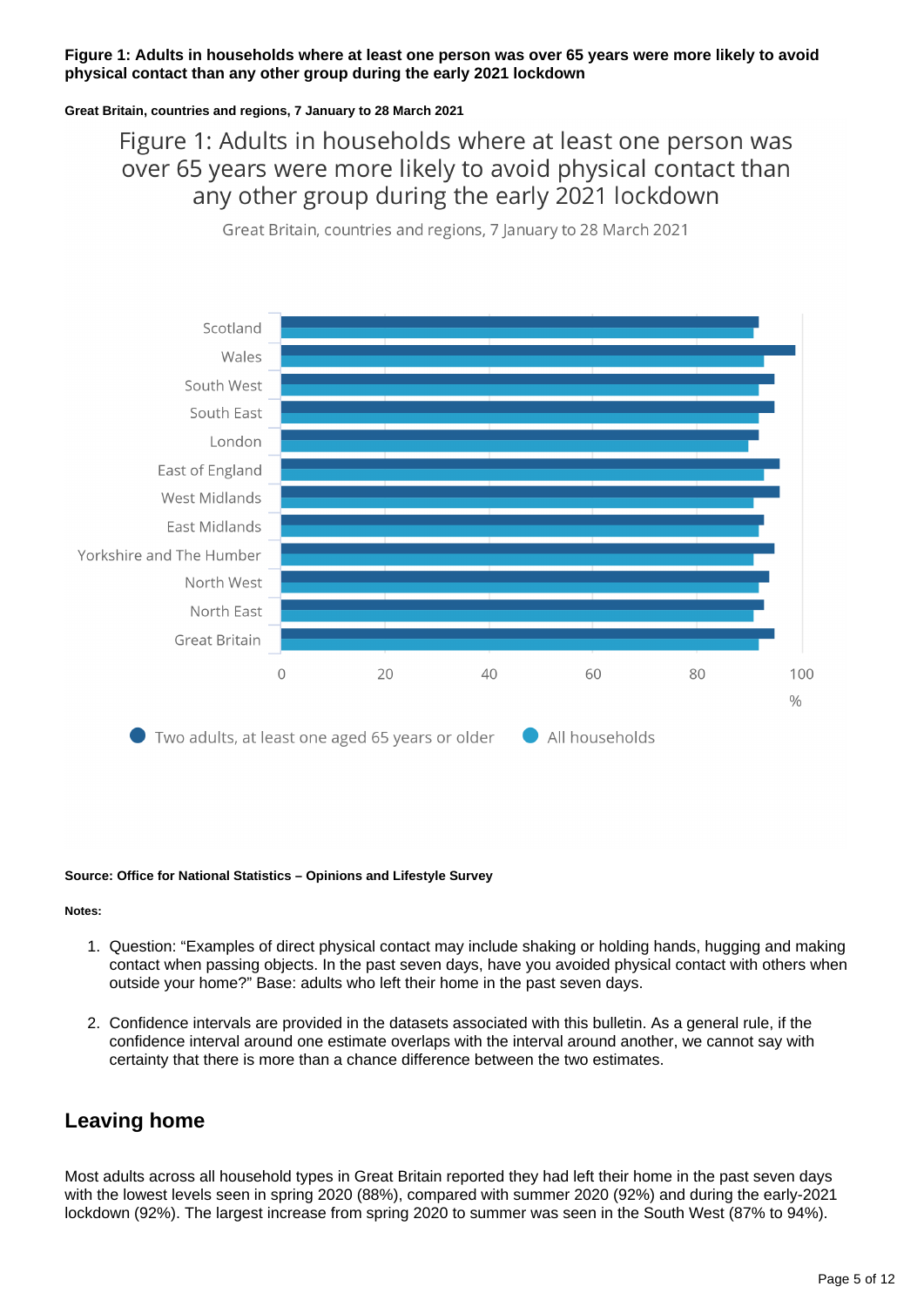A high proportion of adults in households where everyone was under 65 years consistently reported that they had left home since spring 2020. The highest proportions in each period were seen in single adults under 65 years in Wales (97%) in spring 2020, two adults under 65 years in the North East in summer 2020 (99%) and two adults under 65 years in Wales (97%) during the early 2021 lockdown. The lowest proportions in each period was seen in single adults over 65 years in the East of England in spring 2020 (64%), in the North West in summer 2020 (78%), and in West Midlands (83%) during the early 2021 lockdown.

Adults aged over 65 years have increasingly reported leaving their homes since spring 2020. The proportion of single adults aged over 65 years who reported that they left their homes increased by 14 percentage points across Great Britain, with the highest increase seen in the North East, East Midlands, East of England and Wales (20 percentage point increase).

## <span id="page-5-0"></span>**4 . Leaving home for work and working from home**

### **Leaving home for work**

Adults aged under 65 years (both single and in two person households) and households with children were most likely to report leaving home for work (of those who reported they left home for any reason) across all periods in Great Britain.

The biggest increase in adults leaving home for work was seen between spring 2020 and summer 2020, in the West Midlands (13 percentage point increase). The smallest increase was seen in the North West (4 percentage points). Adults from two person households and households with children in the West Midlands reported the biggest increase in people who reported leaving home for work in summer 2020 compared to spring 2020 (27% to 53% and 19% to 44%).

Adults aged under 65 years in London were consistently less likely to report leaving home for work than other regions and countries. Despite a general increase during summer 2020, adults reporting they left home for work remained the lowest in London out of all the regions.

The proportion of working age adults and adults with children in London fell below the national average in all periods.

### **Working from home**

Almost half of working adults from two person households, single adult households under 65 years and households with children reported working from home (47%, 49% and 47%) in early 2021 lockdown. Adults belonging to single person households in London (71%) were most likely to report working from home, whereas single adults in the North East were least likely to report working from home (37%).

### **Figure 2: Working from home has increasingly become a reality for working adults with children in Scotland and the North East**

**Great Britain, countries and regions, spring 2020 and early 2021 lockdown**

### **Source: Office for National Statistics – Opinions and Lifestyle Survey**

**Notes:**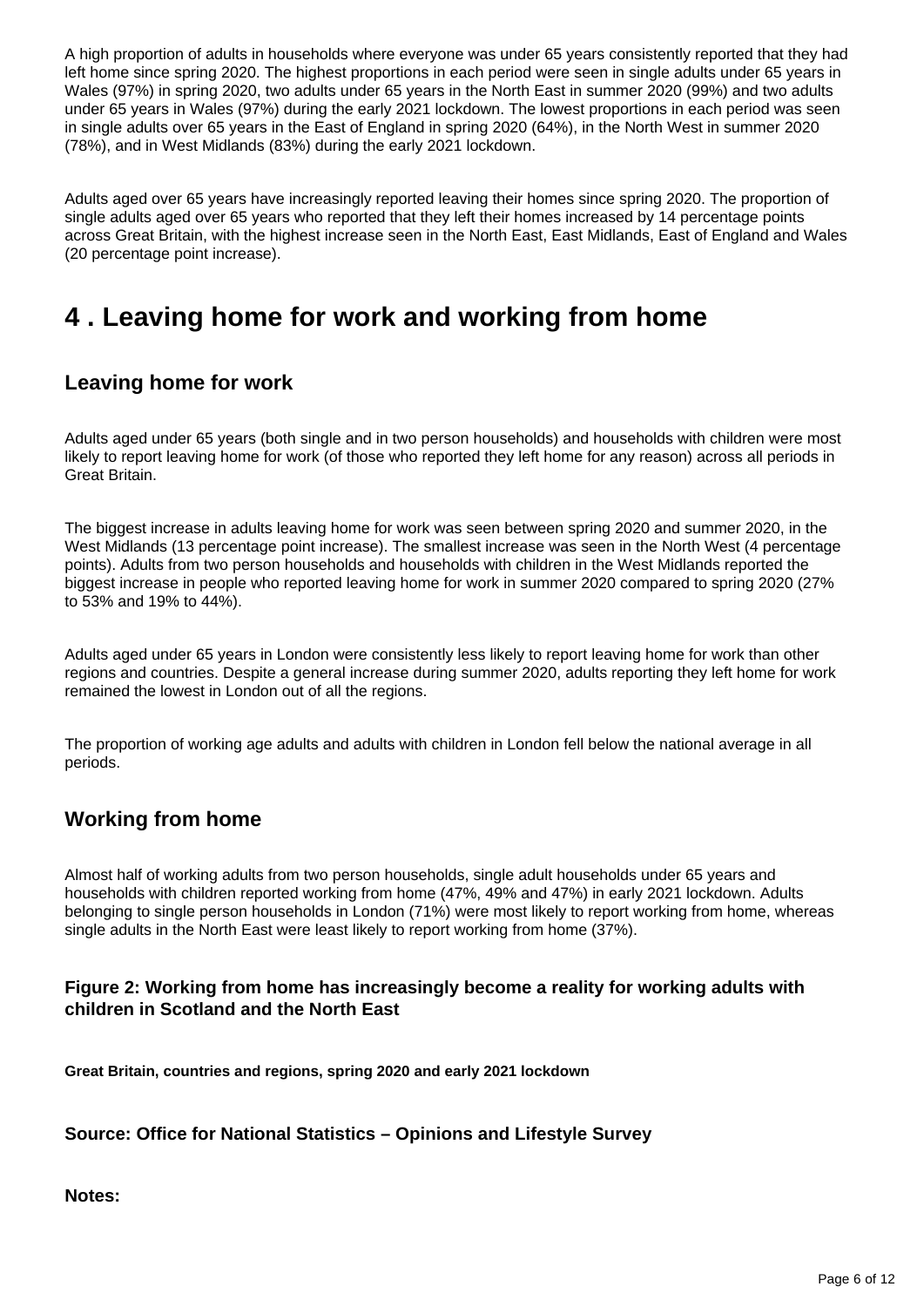- 1. Estimates for adults under 65 years combine responses from single adult and two person households where people are aged under 65 years.
- 2. Question: "In the past seven days, have you worked from home because of the Coronavirus (COVID-19) pandemic?" Base population: those who said they were working.
- 3. For this survey, a person is said to be working if last week: they had a paid job, either as an employee or self-employed; or they did any casual work for payment; or they did any unpaid or voluntary work.
- 4. Confidence intervals are provided in the datasets associated with this bulletin. As a general rule, if the confidence interval around one estimate overlaps with the interval around another, we cannot say with certainty that there is more than a chance difference between the two estimates

#### **Download the data**

#### [.xlsx](https://www.ons.gov.uk/visualisations/dvc1323/fig2/datadownload.xlsx )

Adults who reported they were able to work from home was similar in both the early 2021 lockdown and spring 2020. However, in subnational areas there were differences between the periods, particularly adults with children in Scotland, (where there was a 15 percentage point increase). For adults under 65 years, the biggest increase was by 10 percentage points, in the West Midlands.

## <span id="page-6-0"></span>**5 . Concern about the effect of the pandemic on life**

Across all periods, adults belonging to households with children, and adults in two person households where one person was aged over 65 years were the groups who most frequently reported that they were worried or very worried about the effect of the coronavirus (COVID-19) pandemic on their lives. The proportion of adults in these household types who reported this was above the national average in each period. For instance, in spring 2020, 79% of adults belonging to these types of households reported they were worried compared with 76% of all households.

However, during the early 2021 lockdown, adults under 65 years reverted to worry levels similar to the spring 2020 period. The rise in percentage of adults under 65 years reporting that they were worried was driven by increases in the West Midlands, which saw a 12 percentage point increase of single adults under 65 years reporting that they were worried about the effect of the pandemic on their lives.

Almost 8 in 10 (79%) of adults in households with children reported being worried about the effect of the pandemic on their lives in spring 2020, compared with 71% in summer 2020 and 74% in early 2021. In spring 2020 and summer 2020, households with children in London were most worried (84% and 78%). During the early 2021 lockdown, Wales had the highest proportion of households with children reporting they were either worried or very worried about the impact of the pandemic on their lives (79%).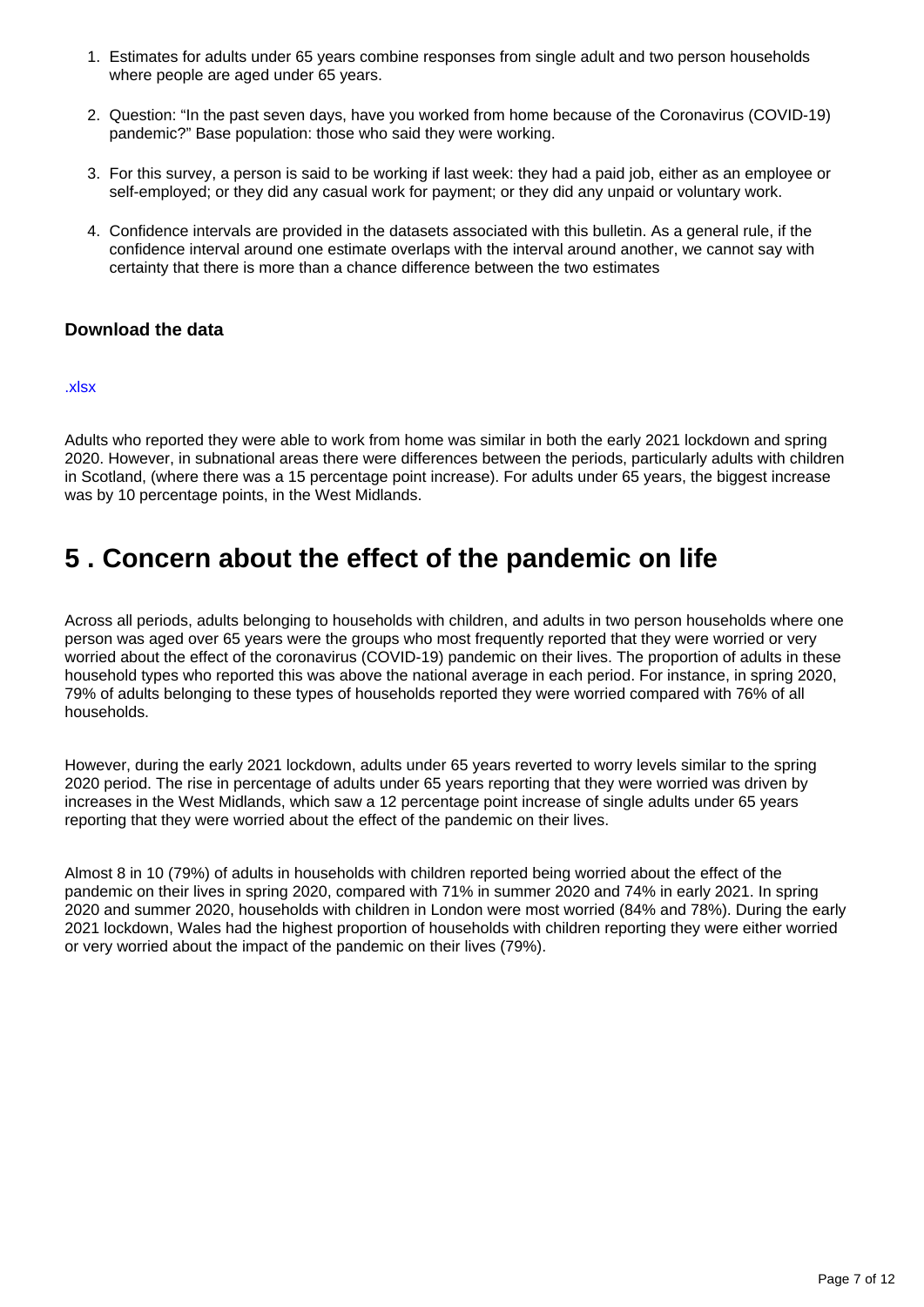#### **Figure 3: Across all periods, adults belonging to households with children reported being worried or very worried about the impact of the pandemic on their lives, particularly in spring 2020**

**Great Britain, countries and regions, spring 2020, summer 2020 and early 2021 lockdown**

### Figure 3: Across all periods, adults belonging to households with children reported being worried or very worried about the impact of the pandemic on their lives, particularly in spring 2020

Great Britain, countries and regions, spring 2020, summer 2020 and early 2021 lockdown



#### **Source: Office for National Statistics – Opinions and Lifestyle Survey**

#### **Notes:**

- 1. Question: "How worried or unworried are you about the effect that coronavirus (COVID-19) is having on your life right now?" Base population: all adults.
- 2. Confidence intervals are provided in the datasets associated with this bulletin. As a general rule, if the confidence interval around one estimate overlaps with the interval around another, we cannot say with certainty that there is more than a chance difference between the two estimates.

## <span id="page-7-0"></span>**6 . Ability to afford an unexpected expense**

Generally, the proportion of all adults reporting they could afford an unexpected but necessary expense of £850 has remained stable in all periods at a national level. However, households with children and single adults under 65 years were consistently worse off when considering this measure across the different regions and countries.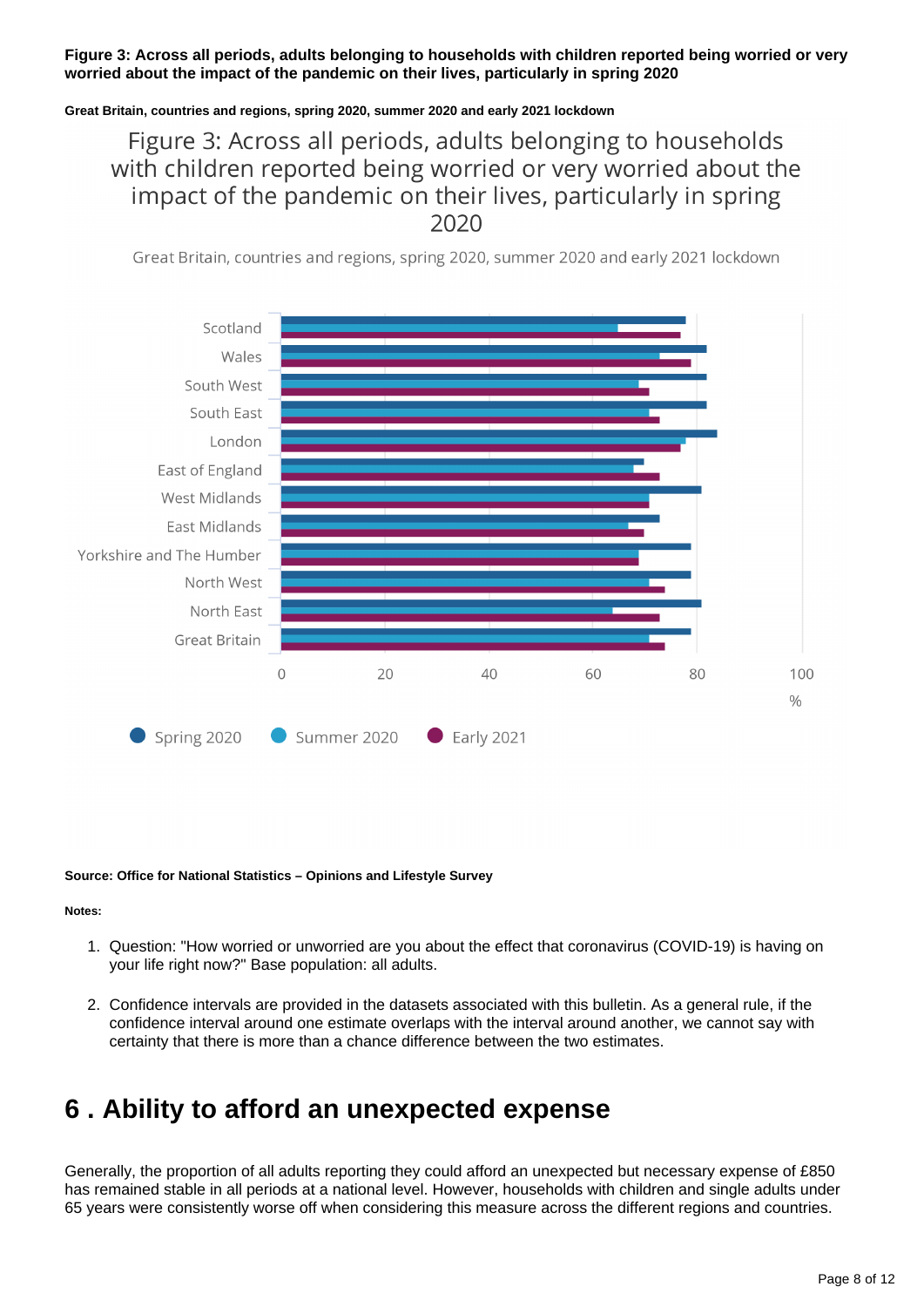In spring 2020, 58% of all adults said they would be able to afford an unexpected but necessary expense, compared with 45% of single adults and 46% of households with children.

The group most affected in this period were single adults in the North West (34%) and households with children in the North East (28%). Perceptions of this have improved for households with children in the North East, this group were more likely to report being able to afford an unexpected expense in summer 2020 (48%) and early 2021 (45%). Households with children in the North West were the only group whose assessment of their current financial situation got worse, 51% reported they were able to afford an unexpected expense in spring 2020, compared with 44% in early 2021.

### **Ability to save in the next 12 months**

Adults in two person households under 65 years consistently reported being able to save money in the next 12 months, above the national average in all periods, and households with children were least likely to report being able to save. The greatest difference was in early 2021 lockdown, in London, where 63% of adults under 65 years reported they could save compared with 38% of households with children.

#### **Figure 4: In early 2021, more adults reported being able to save money than in previous periods, particularly in adults aged under 65 years in London**

#### **Great Britain, countries, and regions, early 2021 lockdown**

#### **Notes:**

- 1. Question: "In view of the general economic situation, do you think you will be able to save any money in the next twelve months?" Base population: all adults.
- 2. Confidence intervals are provided in the datasets associated with this bulletin. As a general rule, if the confidence interval around one estimate overlaps with the interval around another, we cannot say with certainty that there is more than a chance difference between the two estimates.

#### **Download the data**

#### [.xlsx](https://www.ons.gov.uk/visualisations/dvc1323/fig4/datadownload.xlsx )

Further insight on households and their financial wellbeing is detailed in our latest [Personal and economic](https://www.ons.gov.uk/peoplepopulationandcommunity/wellbeing/bulletins/personalandeconomicwellbeingintheuk/latest)  [wellbeing release.](https://www.ons.gov.uk/peoplepopulationandcommunity/wellbeing/bulletins/personalandeconomicwellbeingintheuk/latest)

## <span id="page-8-0"></span>**7 . Perceptions of the future**

During the spring 2020, 62% of all adults thought life would return to normal in less than a year. Of the household types considered, adults in households with children (64%) and households with three or more adults of all ages (63%) were most likely to report this. Adults over 65 years were the least optimistic, 57% thought life would return to normal in less than a year.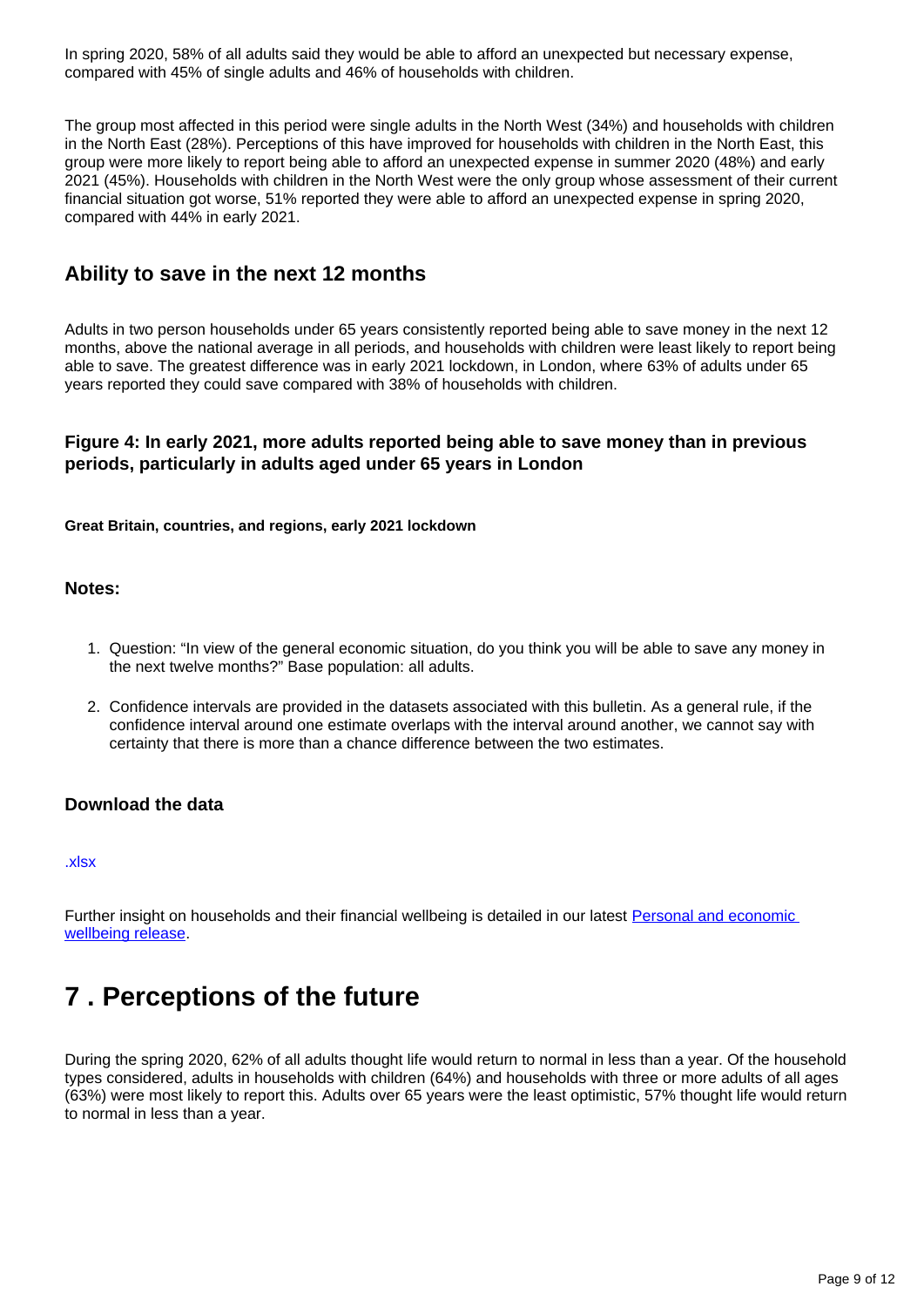By summer 2020, it had reduced to half (50%) of adults who thought life would return to normal in less than a year. Again, older households were least optimistic. The largest decreases were seen for households of single adults aged 16 years to 64 years which fell by 29 percentage points from around 70% to a little over 40% in Yorkshire and The Humber, East Midlands, and West Midlands. Whereas Great Britain as a whole became slightly more optimistic at 54% by early 2021, it was single adults aged 16 years to 64 years who were now least likely to think life would return to normal in less than a year.

When considering regions, the largest reduction in optimism was seen in households of single adults aged 16 years to 64 years in Yorkshire and The Humber which experienced a 27 percentage point decrease in likelihood of thinking life would return to normal in early 2021 compared to spring 2020. In the latest data period, there is little variation between regions and countries in the proportion of people who thought life would return to normal.

## <span id="page-9-0"></span>**8 . Social impacts on Great Britain data**

[Coronavirus and the social impacts on households in subnational areas in Great Britain](http://www.ons.gov.uk/peoplepopulationandcommunity/healthandsocialcare/healthandwellbeing/datasets/coronavirusandthesocialimpactsonhouseholdsinsubnationalareasingreatbritain) Dataset | Released 27 April 2021

Indicators from the Office for National Statistics (ONS) Opinions and Lifestyle Survey to understand the impact of the coronavirus (COVID-19) pandemic on different households in subnational areas in Great Britain, 2020 and 2021.

[Coronavirus and the social impacts on city regions in Great Britain](https://www.ons.gov.uk/peoplepopulationandcommunity/healthandsocialcare/healthandwellbeing/datasets/coronavirusandthesocialimpactsoncityregionsingreatbritain)

Dataset | Released 27 April 2021

Indicators from the Office for National Statistics (ONS) Opinions and Lifestyle Survey to understand the impacts of the coronavirus (COVID-19) pandemic on city regions in Great Britain, 2020 and 2021.

## <span id="page-9-1"></span>**9 . Glossary**

### **Early 2021 lockdown**

On 5 January 2021, the UK government announced a further national lockdown for **England**. Similar rules applied for [Scotland](https://www.gov.scot/publications/coronavirus-covid-19-stay-at-home-guidance/) and [Wales](https://gov.wales/covid-19-alert-levels), particularly the message to "stay at home" meaning that adults in Great Britain were under a national lockdown at the start of the year in 2021.

On 22 February 2021, the UK government published a four-step [roadmap](https://www.gov.uk/government/publications/covid-19-response-spring-2021) for easing lockdown restrictions in England. On 23 February, the Scottish government published an update to the [strategic framework](https://www.gov.scot/publications/coronavirus-covid-19-strategic-framework-update-february-2021/pages/protective-measures-and-our-levels-approach/) for easing lockdown restrictions in Scotland.

In England, as per the first step of easing outlined in the roadmap, it was confirmed from 29 March people could meet outdoors in a group of six [\(among other changes to restrictions\)](https://www.gov.uk/guidance/covid-19-coronavirus-restrictions-what-you-can-and-cannot-do#march-whats-changed). In Wales, from 13 March, "stay at home" restrictions were replaced with [stay local restrictions.](https://gov.wales/alert-level-4) In Scotland, "stay local" replaced "stay at home" from 2 April.

Further easing of lockdown restrictions were applied from April 12 in [England,](https://www.gov.uk/government/news/further-easing-of-covid-restrictions-confirmed-for-12-april) [Wales](https://gov.wales/covid-19-restriction-relaxations-wales-brought-forward) and [Scotland.](https://www.gov.scot/publications/coronavirus-covid-19-timetable-for-easing-restrictions/pages/timetable/) The data presented in this release were collected prior to this.

### **Households**

The data are representative of individuals belonging to a particular household only, and not the entire household.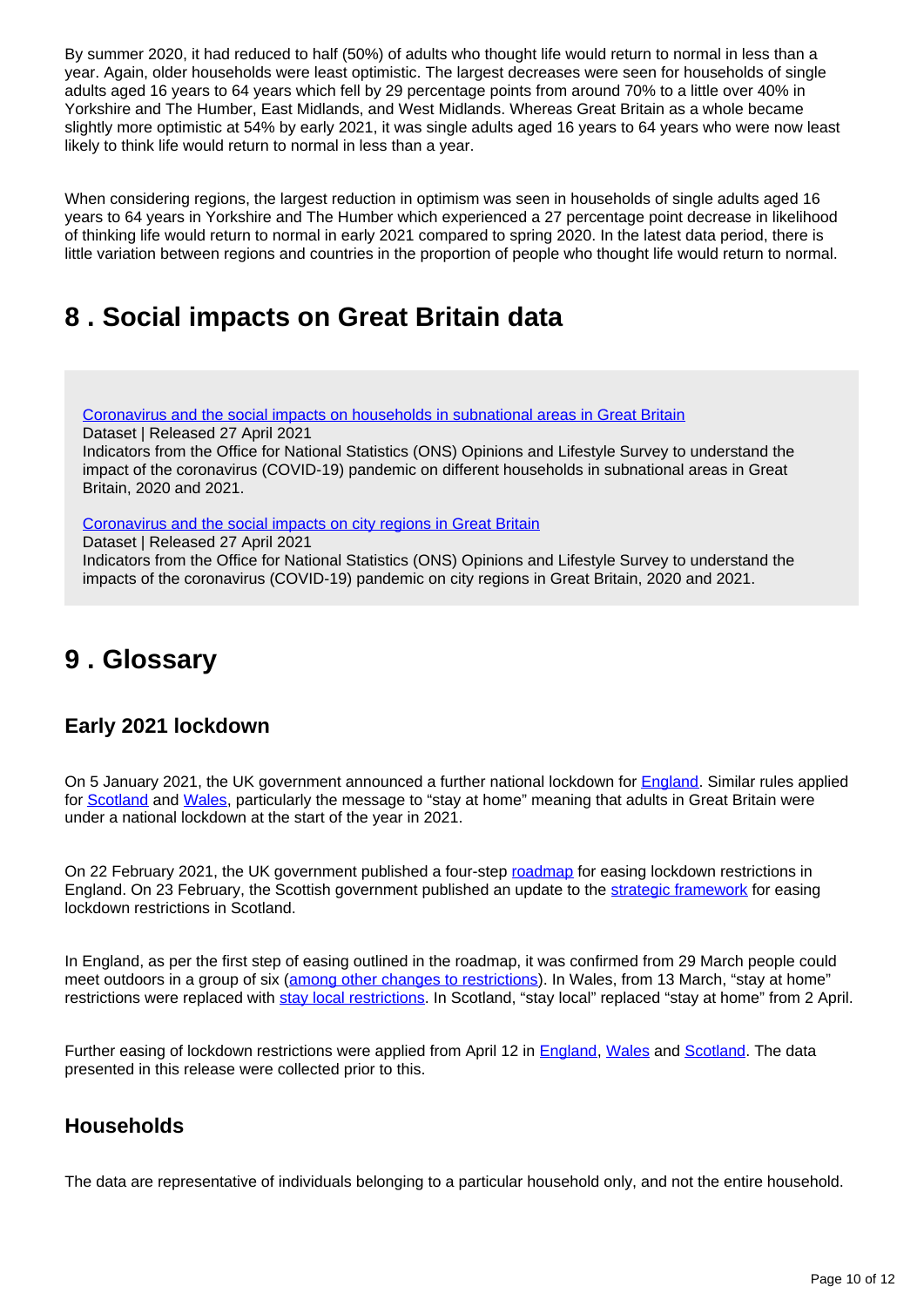## <span id="page-10-0"></span>**10 . Measuring the data**

The Opinions and Lifestyle Survey (OPN) is a monthly omnibus survey. In response to the coronavirus (COVID-19) pandemic, we adapted the OPN to become a weekly survey used to collect data on the impact of the coronavirus on day-to-day life in Great Britain.

To enable more detailed analysis as in this bulletin, waves of the weekly OPN data have been pooled together and reweighted to create larger datasets. By pooling data, we improve the sample size available to create smaller breakdowns of individual questions at the expense of having to report on a wider time period.

In the first pooled datasets used for this bulletin, 23,299 individuals were sampled, with a response rate of 60.3% (or 14,030 individuals) for survey responses collected between 20 March 2020 to 31 May 2020. For data covering the 4 June 2020 to 2 August 2020, 23,838 individuals were sampled, with a response rate of 65.7% (or 15,660 individuals) for the survey. For data covering 7 January 2021 to 28 March 2021, 72,439 individuals were sampled, with a response rate of 72.2% (or 52,020 individuals).

The survey results are weighted to be a nationally representative sample for Great Britain, and data are collected using an online self-completion questionnaire. Individuals who did not want to or were unable to complete the survey online had the opportunity to take part over the phone. Where differences between groups are presented in this bulletin, associated [confidence intervals,](https://www.ons.gov.uk/methodology/methodologytopicsandstatisticalconcepts/uncertaintyandhowwemeasureit#confidence-interval) which are included in the [associated datasets,](https://www.ons.gov.uk/peoplepopulationandcommunity/healthandsocialcare/healthandwellbeing/bulletins/coronavirusandthesocialimpactsongreatbritain/27november2020/relateddata) indicate their significance.

### **Sampling**

A sample of households was randomly selected from those that had previously completed the Labour Force Survey (LFS) or the Labour Market Survey (LMS). From each household, one adult was selected at random but with unequal probability. Younger people were given higher selection probability than other people because of under-representation in the sample available for the survey. The survey also includes a boosted sample for England, to allow more detailed analysis at a regional level, which are available in the datasets.

### **Weighting**

Survey weights were applied to the pooled datasets to make estimates representative of the population.

Weights were first adjusted for non-response and attrition. Subsequently, the weights were calibrated to satisfy population distributions considering the following factors: sex by age, region, tenure, highest qualification and employment status. For age, sex and region, population totals based on projections of mid-year population estimates for November 2020 were used. The resulting weighted sample is therefore representative of the Great Britain adult population by a number of socio-demographic factors and geography.

## <span id="page-10-1"></span>**11 . Strengths and limitations**

The main strengths of the Opinions and Lifestyle Survey (OPN) include: